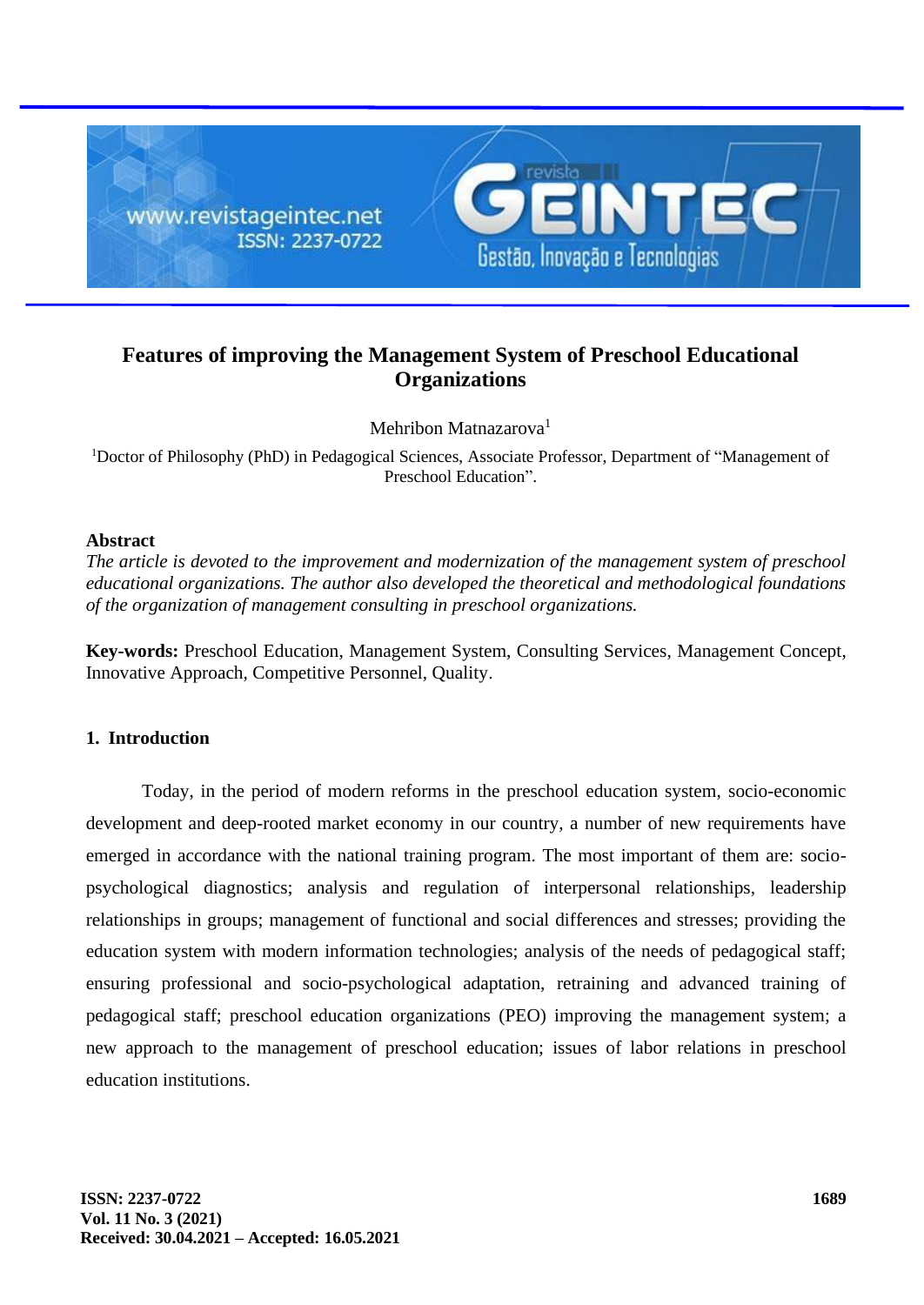#### **2. The Main Results and Findings**

This is not only a problem of management in the preschool education system, but also the improvement of management by preschool leaders and the implementation of innovative management methods, as well as the formation of the ability of leaders at different levels to anticipate and positively address existing problems in management.

The ongoing reforms in the preschool education system in our country require changes and improvements in the management mechanisms of the preschool education system, ie the abandonment of administrative command methods of management and the formation of a management system based on socio-economic, modern and democratic principles. This is one of the most important requirements of today, which defines not only management problems, but also the tasks of organizing and shaping the management activities of entities, first of all, to identify, adapt and implement guidelines for improving the management of various levels of management. Therefore, the ongoing reforms in the development of preschool education require the use of the most effective, innovative methods of management based on scientific and technical achievements, knowledge, skills and abilities in management, new personal and professional qualities in the quality organization and management of the educational process in all preschool institutions.

Even before the formation of "management" as a science, there were great people who understood and applied the essence and content of this process, successfully led groups of different people, passed on their experience and views to future generations, and it is important to study their ideas. . Sahibkiran Amir Temur is one of such people. We can learn his rich legacy of governance from the historical literature. It is also possible to read the "Statutes of Timur" and analyze the peculiarities of governance [1].

Amir Temur's phrase "If every governor is not as important as his whip, he does not deserve the position of a prince" shows that he paid special attention to his personality, leadership of the group of people, professional and personal qualities [1]. Having studied the heritage of our scholars Hodja Samandar Baqo Termezi, Abu Nasr Farobi, Alisher Navoi and other great ancestors, we see that even in those days, the ways of solving problems that are relevant today in the field of governance were shown.

According to Alisher Navoi, "Sultan is the soul of the country. Just as a lover cannot live without his beloved mistress, so a country cannot live without a king. The king is the one who unites the people, the country, centralizes the existing forces, the accumulated wealth, and directs it to good and great goals".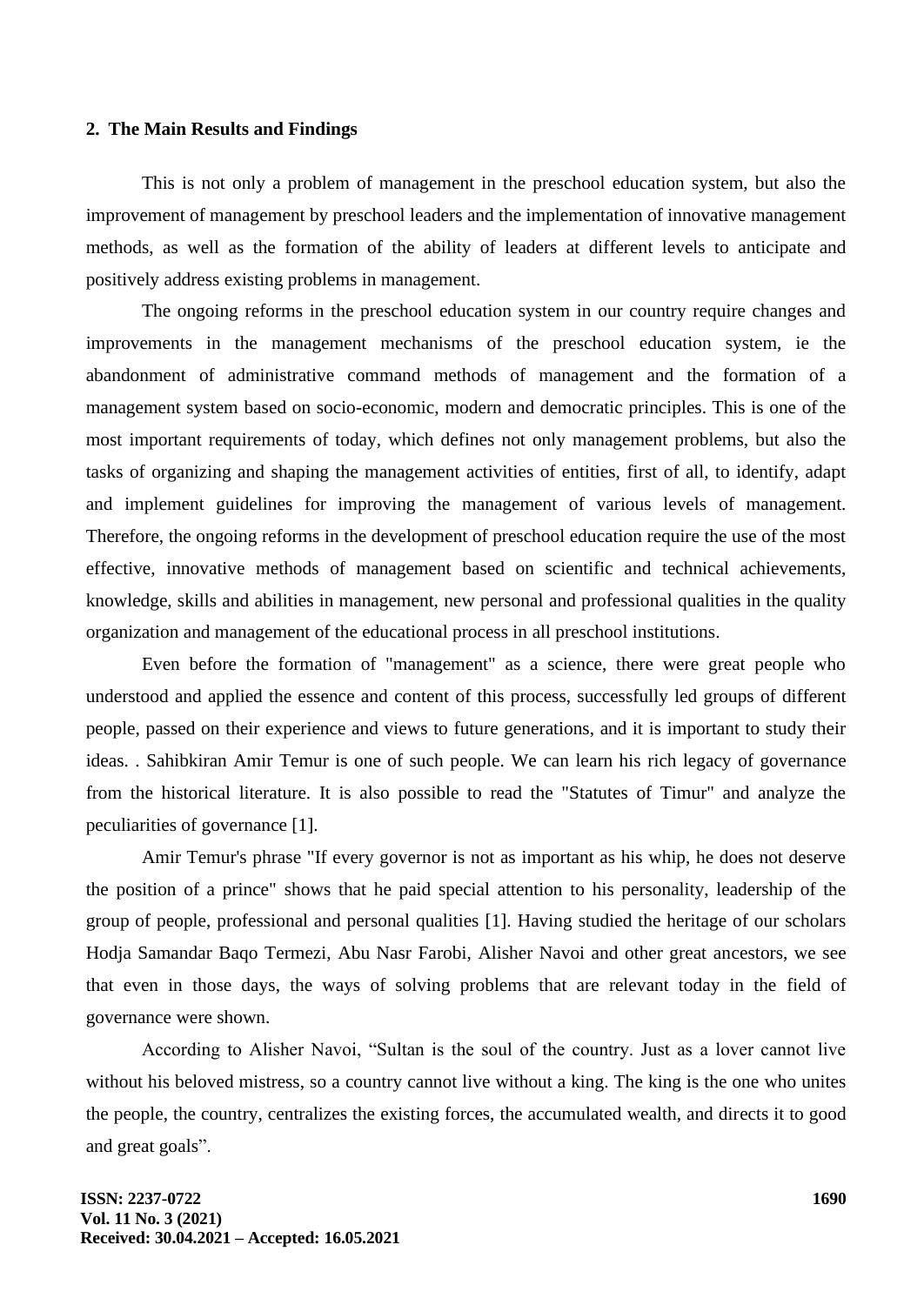Alisher Navoi's ideas and reflections on governing the country were expressed in various forms in his epics "Khamsa", "Mahbub ul-qulub", "Nazm ul-javohir", "Tarihi muluki Ajam", "Munshaot", "Vaqfiya". found The position of the king in the destiny of the country, in the life of the people, was associated by Navoi with Islamic concepts, even deified as "Zilli divine" ("shadow of God"), and in this sense has a certain traditional meaning. Alisher Navoi in the epic "Hayrat ul-abror" in the "Chapter about the sultans ..." said, describes a farmer (gardener) who does not allow them to dry.

Abulqasim Firdavsi, Yusuf Khos Hajib, Nizami Ganjavi, Sheikh Sa'di, Adib Ahmad Yugnaki, Amir Khusrav Dehlavi, Haydar Khorezmi have written thousands of beautiful lines about such positive and creative activity of kings in Eastern literature, including Uzbek literature.

The works of the above-mentioned great scholars reflect the experience and scientific ideas in the development of economic, cultural, spiritual and enlightenment, scientific fields, as well as in management, which are important today, and the careful study and creative use of these works in the development of modern management. is of particular importance.

Management consulting has been evolving since the 1950s. Since then, the International Labor Organization has begun to pay more attention to the development of management consulting services and the dissemination of experience in the participating countries.

The main purpose of the concept of management consulting is to increase the efficiency of the company's activities and identify the factors that prevent it. It is necessary not only to develop ways to improve the current situation, but also to show possible ways to solve similar problems independently in the future, that is, to develop the client's skills of analysis, evaluation and effective action. In the process of achieving the main goal, a number of tasks can be solved in different directions, in turn, according to the types of tasks, management consulting can be conditionally divided into the following groups:

**Strategic consulting.** Develop strategies for achieving long-term and short-term goals and detailed plans for their implementation. Strategic consulting helps to develop an effective business model.

**Marketing consulting.** Conduct research and develop the company's marketing strategy.

**Personnel consulting.** Analysis of the activities of management staff, including the development of recommendations based on the results of certification and its implementation. Development and implementation of employee incentive systems.

Creating a system of preschool education management - analysis and optimization of management accounting systems: the division of powers, functions, responsibilities, the creation of a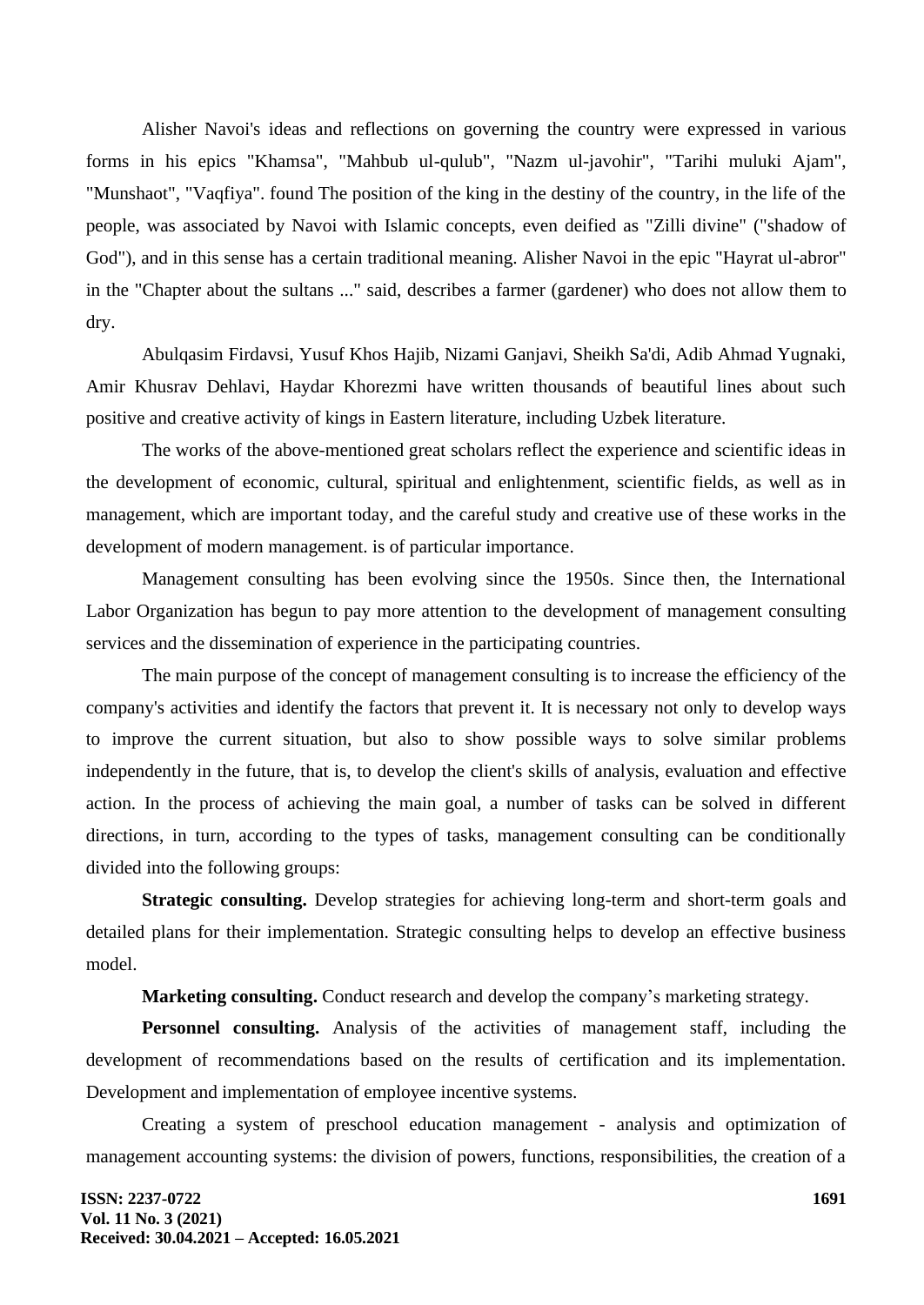system of educational processes and forecasting and information exchange, the creation of an optimal roadmap for the organization.

The main principles of management consulting services are competence, specificity, consistency, creativity and efficiency. The development of management ideas in recent years is associated with the solution of problems of pedagogical management. The term pedagogical management means "the management of people and the use of tools in humane, economic and effective ways to achieve the goals and objectives."

Sometimes the term "pedagogical management" is understood to be synonymous with the terms school management or education management. In our view, such an interpretation is less accurate and is synonymous within the concepts of 'education management' as well as 'general secondary education management'. The word "pedagogical" is broad and has slightly different meanings.

Defining the tasks of pedagogical management, VP Simonov noted that the important actions of the subject of management depend on information, and information is necessary for management, which is the subject and result of management activities.

Pedagogical management has three functions: decision-making (command, order, recommendation, etc.); organization of execution of the accepted decisions (logistical support, mutual agreement, consideration of personal needs of executors); initial, current and final control (accounting for results, analysis and evaluation of effectiveness). As can be seen, all the features highlighted by the author are complex in nature and indicate that the process is complete.

Achieving the intended management goals requires the head of the preschool organization to have a broad outlook and humanistic thinking, in which he must define the specific tasks to be solved by the social institution - the preschool organization. The basic principles of preschool education management as a system of activities are determined by the following factors:

first, they reflect the individual actions of the performer and the sequence of the whole activity;

second, it provides rules for performing certain types of work over a period of time;

third, they set requirements for the qualifications and composition of the executors for a particular activity;

fourth, determines the amount of information required and its main sources in terms of the optimal situation;

fifth, it determines their economic performance and key outcomes.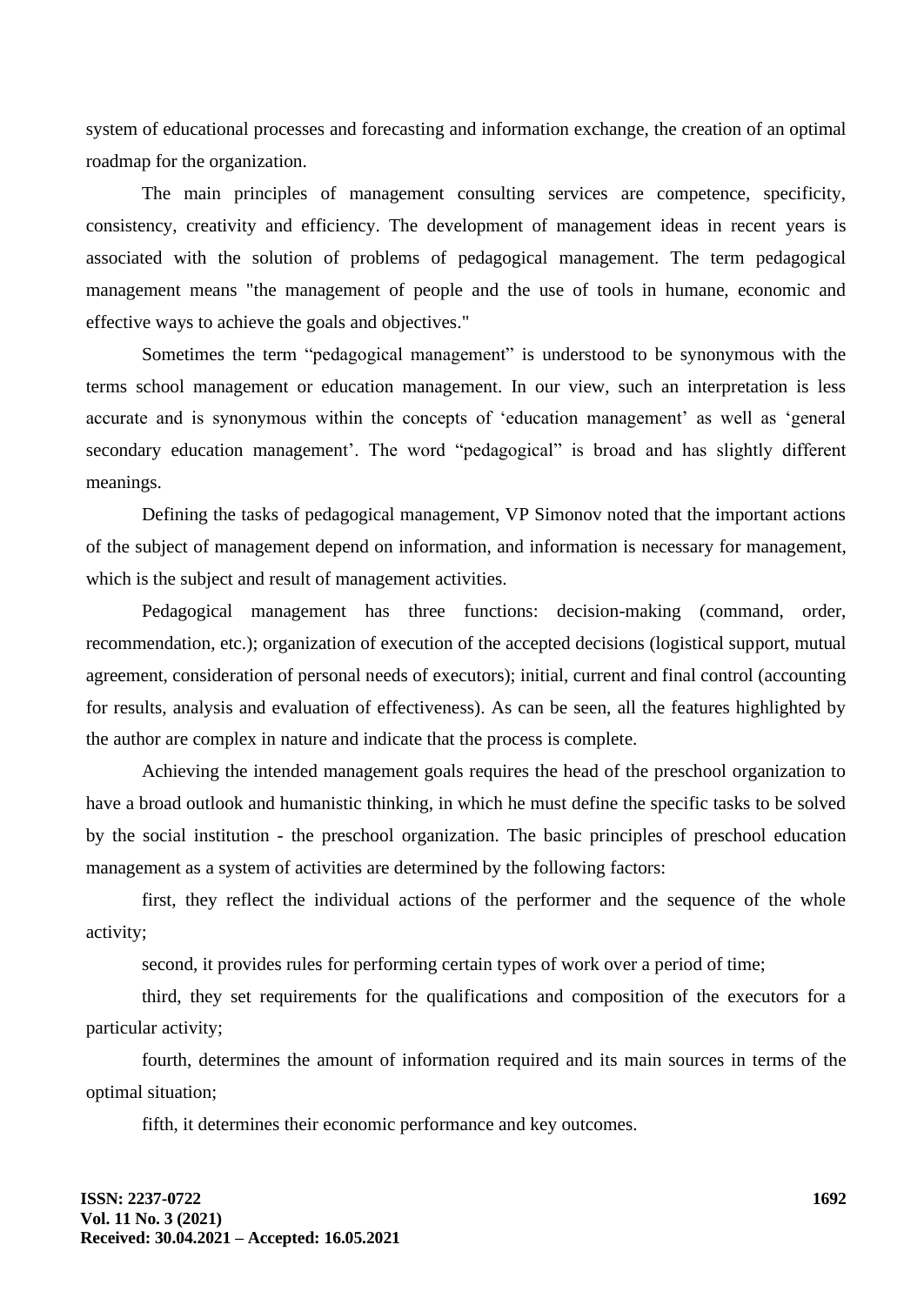If we recall the methodological guidelines of general management, then in the system of preschool education, management also organizes activities in accordance with the model - input, process, output, control. But the peculiarity of education is that activity management is the understanding of the development and self-development of learners, the process is a prerequisite for its existence.

As mentioned above, one of the main functions of management is planning, organizing, motivating and controlling.

Solidarity is the leading ability of an effective manager. A team, or management team, is often referred to as organizational management. The sum of all managers actually determines the success or failure of the entire institution.

Managerial management forms personnel, establishes a system of relations between them, including directing them to the process of teamwork. In this regard, one of the important tasks of management in an educational institution is to promote the development of educators: empowerment, personal growth, including moral and spiritual development. It is known that top managers - directors of preschool education institutions, Methodists should be people with high qualifications and general culture. Management must perform the function of motivating educators on an equal footing with supervision.

The main tool of managerial work in preschool education is based on communication with pedagogical staff, involving speech, material and operational means, as well as taking into account the conditions and knowledge of how to achieve the goal.

In the context of the strategy we are considering, the role of the leader in the professional training team is of particular importance. The importance of effective leadership is generally accepted in any reform. The implementation of reforms in the pre-school education system cannot be imagined without the strong leadership of a competent leader.

One of the main sources of successful development of an institution is community organizations. The general direction of work with personnel is determined by the personnel policy implemented by the manager. It is the recruitment, evaluation, placement, training and adaptation of staff. Personnel management, as well as material and financial resources should be structured in such a way that it is important to ensure timely and adequate measures to achieve the goals of tactical and strategic development of preschool education, change the organizational structure, simplify the tasks of department heads. Therefore, the management and organizational improvement of staff in the preschool institution becomes one of the most important tasks of the head of the preschool institution. A successful relationship with the team is an incentive for employees to be able to manage their own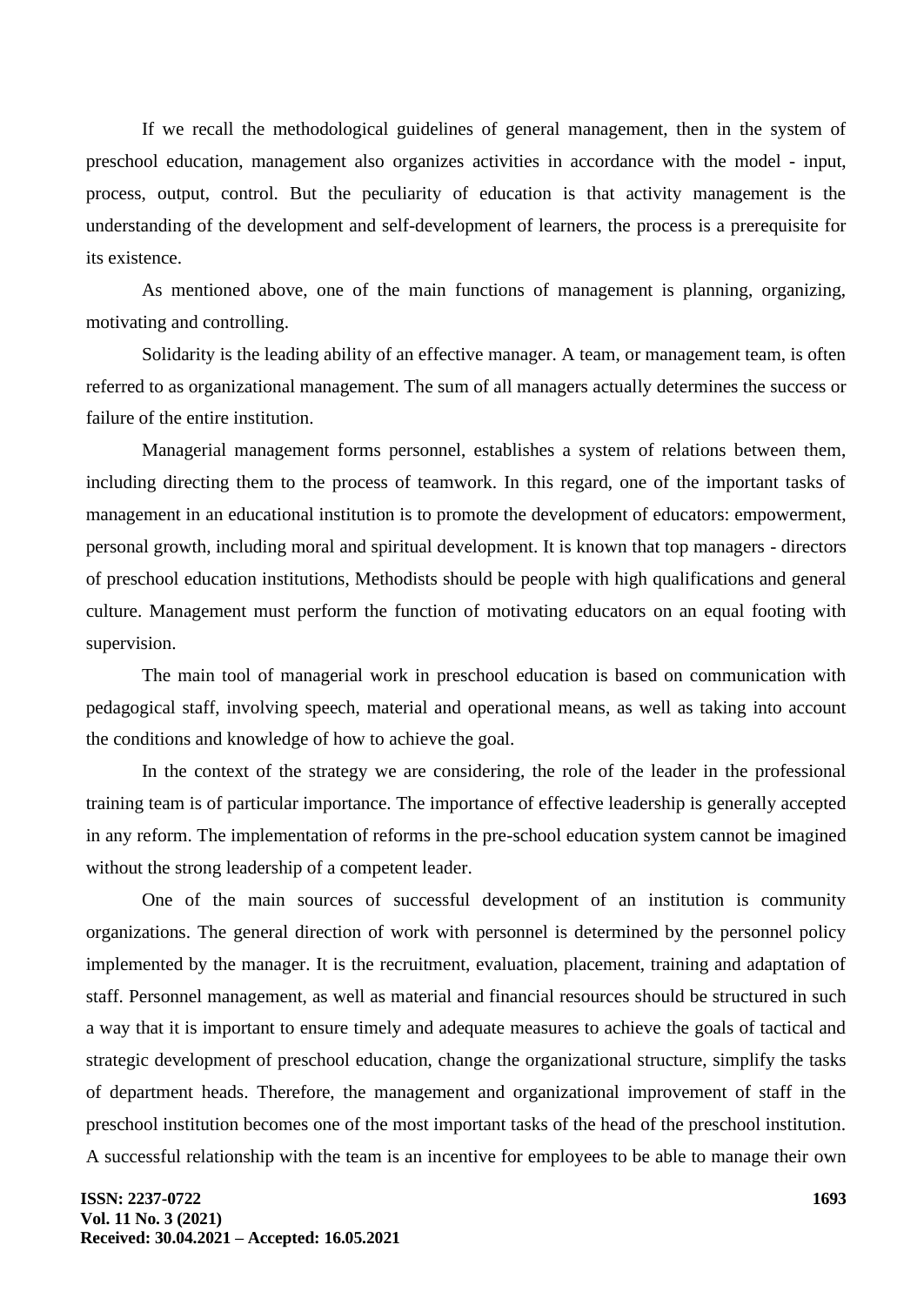activities. Responsibility for the results of the work allows the transfer of authority to carry out the basics. One of the main tasks of the leader is to make and implement the right decisions, to work on the basis of the ideas of modernization of modern preschool education.

In the general case, the style of management activity is a complex system covering many levels. Changes in leadership styles in modern rapidly changing conditions are determined by changes in socio-economic conditions in society, as well as changes in the personal characteristics of the leader with age, professional management skills and competencies, social status of personal development, marital status, education and other factors. At the same time, the manager's unique understanding of the purpose, content and essence of management activities is reflected in his attitude to the goals and objectives of himself and the institution.

Style is the most necessary and basic constituent element of management activity and depends on the individual characteristics of the leader. Therefore, one of the important qualities of a leader is the ability to use different methods, the ability to apply them depending on different situations and circumstances. Managers need to take into account a number of factors identified in the choice of this or that style, to improve the activities of the preschool, to use pedagogical methods wisely in motivating and coordinating the activities of teachers, to apply innovative management methods.

Innovative leadership style involves the creation of personal interests of employees in the results of the innovation process in achieving the goals based on the development of general secondary education, coordination of staff activities, the introduction of innovations in the educational process.

Research on the problem shows that the limited knowledge of managers about the objects of management, the content and essence of innovative processes, the management system can not meet the needs of specialized management, which in turn affects the effectiveness of innovative activities and the quality of training of competitive graduates. proves.

Today, educators of preschool education organizations need to be constantly on the lookout for innovation, to think, to change their psychological attitudes, as well as to work on the basis of the formation of innovative ideas in others. Working with such educators, that is, managing the staff that can lead the team and organizing their activities, has its own characteristics.

Therefore, the director of preschool education must have the necessary knowledge, skills and abilities to create and implement innovations, effectively use the potential of inventors, promote their experience, popularize, evaluate the results of innovative activities, especially at the level of preschool and pedagogical community.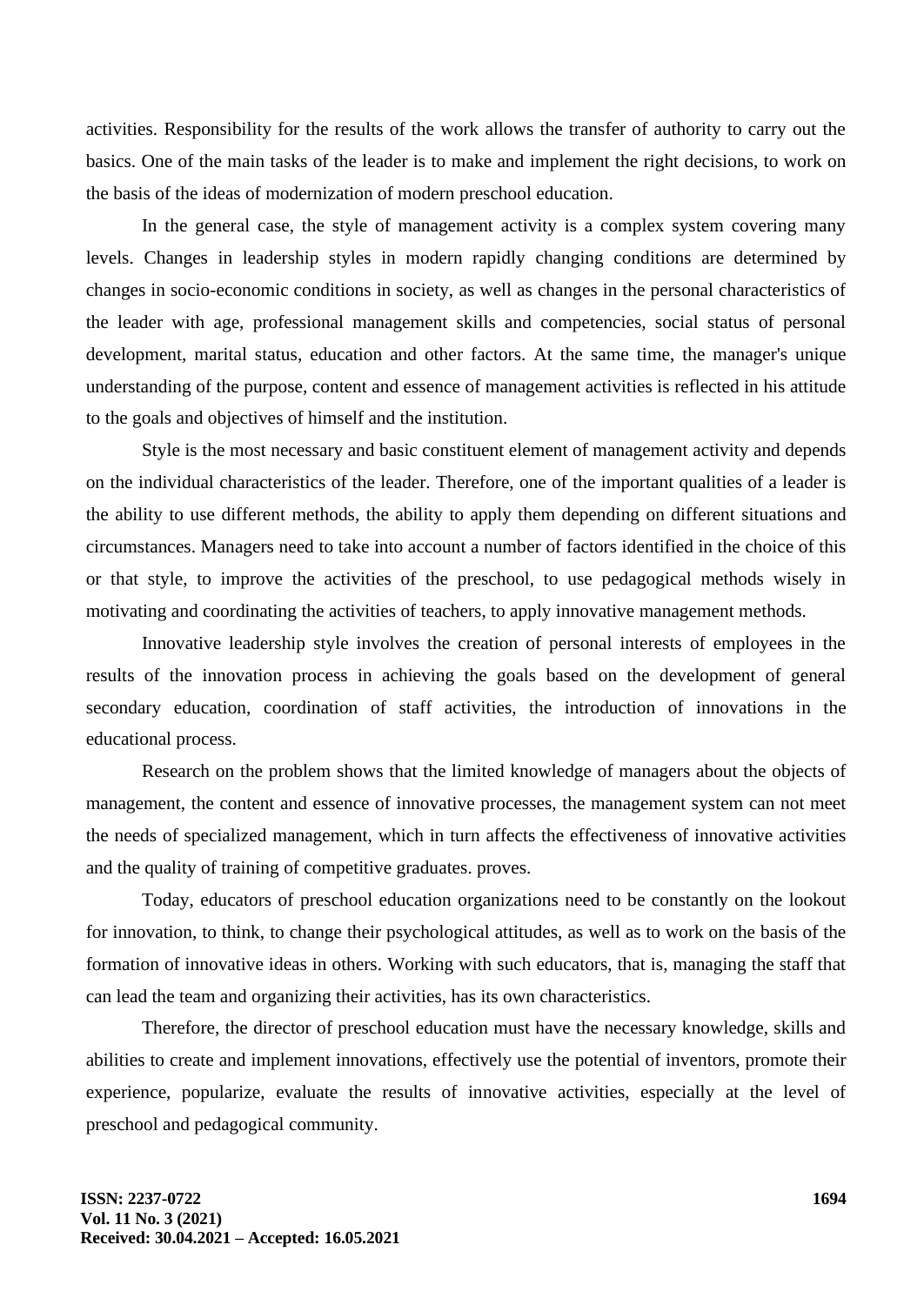The introduction of pedagogical management in the practice of modern preschool education provides the population with variable educational services, development, democratization and participation in innovative processes, while preschools move away from uniformity. But such a significant change in the object of management - leads to an increase in the quality of the management system of preschool education institutions.

Summarizing the above, we can conclude that management in preschool education works as a set of principles, methods, organizational forms and methods of management of technological education systems, aimed at increasing their effectiveness.

It is advisable to use the following management methods in the management of preschool education, namely:

- Economic methods (economic incentives);
- Administrative methods regulation of the activities of performers, its regulation, work with personnel, influence of psychological and pedagogical methods - favorable psychological climate, stimulation of creativity and initiative, forecasting, analysis of social prospects for the development of educational institutions;
- Methods of social interaction development leads to the introduction of collective democracy, fair competition, tolerance, professional prestige and image.

The results of the study show that for a preschool organization where the integration of all major forms of educational innovation is carried out, it is necessary to create an excellent management structure enriched with innovations, creating opportunities for expansion, development, support, improvement and coordination of innovations.

### **3. Conclusion**

Taking into account that the content of management activities is reflected in the implementation of various functions, the functions identified during the theoretical analysis, which are important in the management of pedagogical systems (information-analytical, target-motivational, pre-planning, organizational-executive, control diagnostics, regulation and coordination), the use of an integrated system of management methods (economic, organizational-administrative, sociopsychological, data collection) that is useful in the implementation of these management functions in the design of management activities of principals and coordination and improvement of preschool education is one of the most basic conditions of organization on the basis of.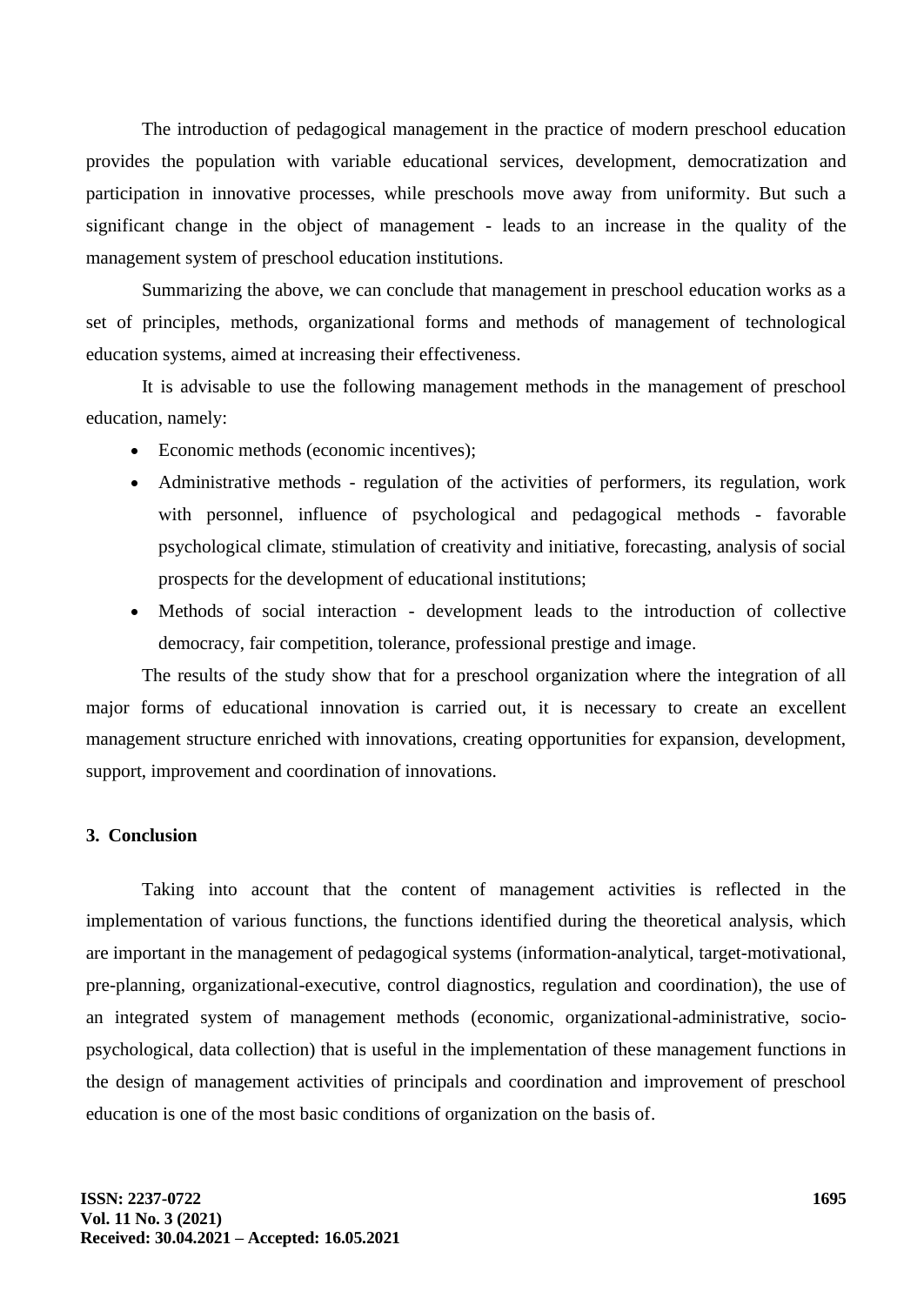## **References**

Temur's rules. edited by B.Akhmedov. - Tashkent: G. Gulom Publishing House of Literature and Art, 1996. 75-76.

Turgunov S.T. Competence in the management of general secondary education. *Prospects for the development of the general secondary education system. Materials of the Republican scientific-practical conference.* - Tashkent: UzPFITI, 2006. 36 - 40.

Turgunov S.T. Modeling the management activities of modern school principals. *Organizational and pedagogical bases of continuity of education. Materials of the Republican scientific-practical conference.* Tashkent, 2006. P. 55 - 60.

Turgunov S.T. A systematic approach to the management of a modern school principal. *Journal of Public Education.* 2006. – 4, 11 - 14.

Ismailova, Z.K, Musurmanova, A, Shomurotova, N.N, Kholiqova, N.A "Methods of training of teachers of technical university on advanced training courses". *Annals of the Romanian Society for Ceff Biology* 25.2 (2021): 2959-2970

Karabaevna Z., Xamroevich R., Musurmanova A. Improving the competence of future vocational education teachers based on modular-rating education //International Journal of Engineering and Advanced Technology. – 2019. – T. 9. – №. 1. – С. 6903-6906.

Sharipova DD, Musurmanova O., Tairova M. Health of the future generation is in your hands. Tashkent: Fanvatehnologiya. - 2011.

Dzhuraev R.Kh. The system of comprehensive assessment of the quality of education of a specialist. *Higher education.* - 2005. - No. 2. - S. 72-78.

Shamova T.I., Tretyakov P.I., Kapustin N.P. *Management of educational systems: Textbook. manual for stud. higher. study. Institutions.* Ed. T.I. Shamova. - M: Humanit. ed. center VLADOS, 2002, 320.

Simonov V.P. *Pedagogical management.* M: Pedagogical Society of Russia, 1999. - P.426.

H.James Harrington. *[Resource Management.](http://asq.org/quality-press/display-item/?item=P1271)* Hardcover,184 Pages, 2006.

Lawrence A. Sherr, Deborah J. Teeter. *Total Quality Management in Higher Education.* Jossey-Bass Incorporated, 1991. – 96 pages.

Franklin P. Schargel. *[Transforming education through total quality management.](http://books.google.com/books/about/Transforming_education_through_total_qua.html?id=k_FJAAAAYAAJ)* 1994 – 197 pages.

Marmar Mukhopadhyay. *[Total quality management n education,](http://books.google.com/books/about/Total_quality_management_in_education.html?id=Mg9KAAAAYAAJ)* 2005, 225.

Edward Sallis. *[Total Quality Management in Education,](http://books.google.com/books/about/Total_Quality_Management_in_Education.html?id=joh-QfecoZgC)* 2002, 168.

Ismailova, Zukhra, Ruzimurot Choriev, and Aynisa Musurmanova Mahfuza Aripjanova. "Methods of training of teachers of university on advanced training courses." *Journal of Critical Reviews* 7.5 (2020): 413- 416.

Narbaeva, T.K, Musurmanova, A. "Priority areas of spiritual, moral and physical education of youth in the family". *Annals of the Romanian Society for Ceff Biology* 25.1 (2021): 6485-6496.

Ismailova, Z.K, Musurmanova, A, Shomurotova, N.N, Kholiqova, N.A "Methods of training of teachers of technical university on advanced training courses." *Annals of the Romanian Society for Ceff Biology* 25.2 (2021): 2959-2970